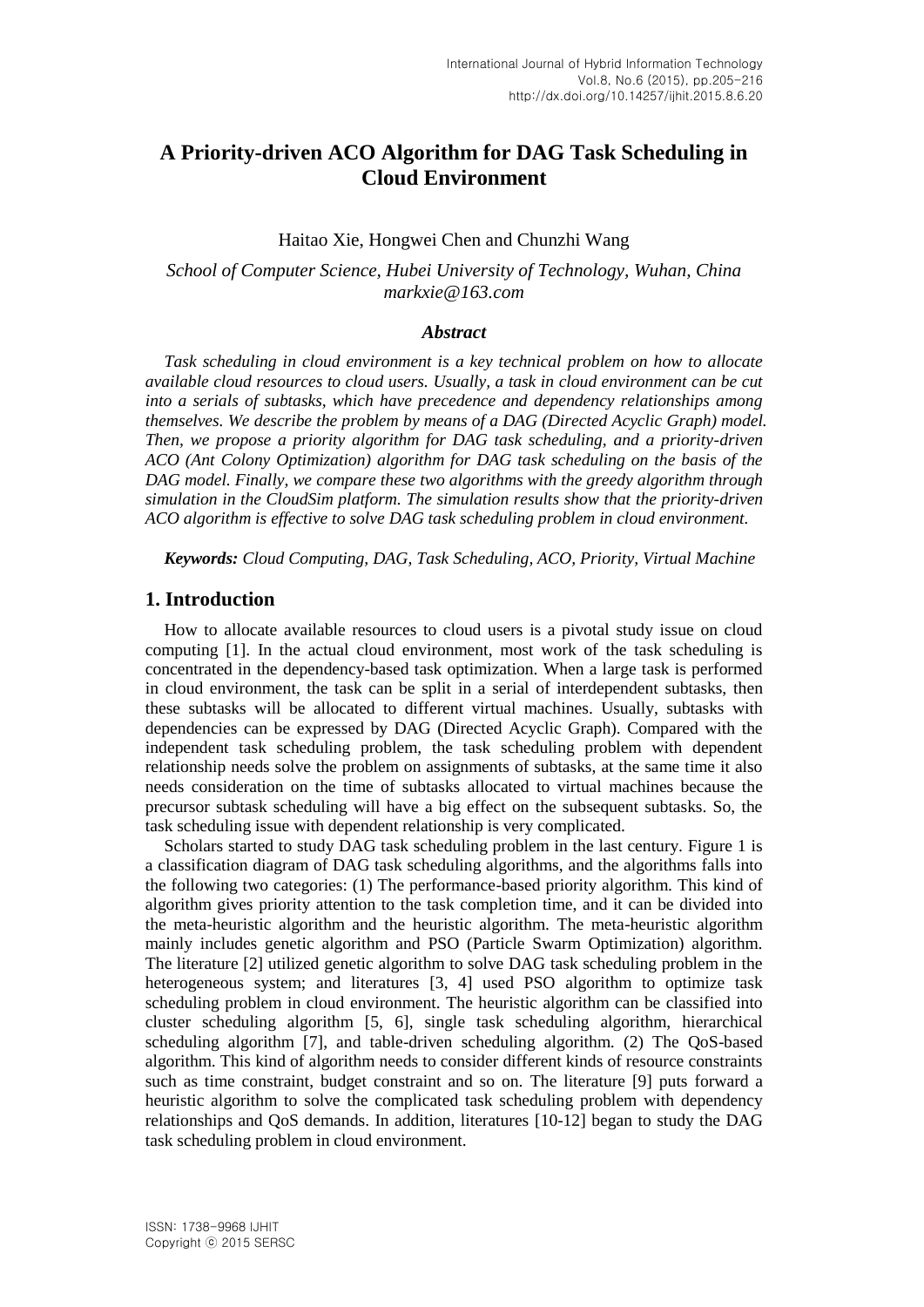

**Figure 1. The Architecture of ATN on SLA in Cloud Environment**

A series of experimental results show that ant colony algorithm has strong ability to find good solution and it is not easy to fall into local optimum, because the algorithm takes advantage of the positive feedback principle to accelerate the evolution process to a certain extent, and this is a kind of parallel algorithm in nature to find a better solution by ongoing communication and transmission among individuals. Literatures [13-15] began to study the application of cloud computing based on the ACO algorithm.

In the paper, we focus on how to optimize DAG task scheduling problems in cloud environment by improved ACO algorithm. This paper is organized as follows: In Section 2, we define and describe the DAG task scheduling model in cloud environment. Then, two different algorithms are provided to solve the DAG task scheduling problem in cloud environment. We propose a priority algorithm for DAG task scheduling in Section 3, and a priority-driven ACO (Ant Colony Optimization) algorithm for DAG task scheduling in Section 4 on the basis of the DAG model. In Section 5, we compare these two algorithms with the greedy algorithm through simulation in the CloudSim platform. Finally, Section 6 concludes the work.

# **2. The DAG Task Scheduling Model in Cloud Environment**

We adopt DAG to describe a series of interdependent subtasks in this paper. It is a NPhard problem to allocate these subtasks to appropriate virtual machines to achieve the goal such as the shortest scheduling time, minimum cost and high throughput. We will put forward different scheduling algorithms in cloud environment to get an approximate optimal solution.

A DAG workflow is a large task which can be divided into a series of subtasks. The two-tuples  $G(V, E)$ can describe a DAG workflow, there into  $V = \{V_1, V_2, V_3, \ldots, V_k \mid k \in \mathbb{Z}, k < \infty\}$ represents nodes or subtasks, and  $E = \{(V_i, V_j) | V_i, V_j \in V\}$  represents the partial ordering relation of nodes or subtasks. In a DAG workflow, an ingress node is a node without any parent nodes, and an egress node is a node without any child nodes.

When a task is divided into a series of subtasks, communication delays among subtasks can take up a certain amount of time and increase system overhead. So communication delays among subtasks need to be taken into account. In a DAG workflow, the weigh of each side represents the communication time between the corresponding subtasks. For example in Figure 2, the communication time between the subtask A and B is 1.04.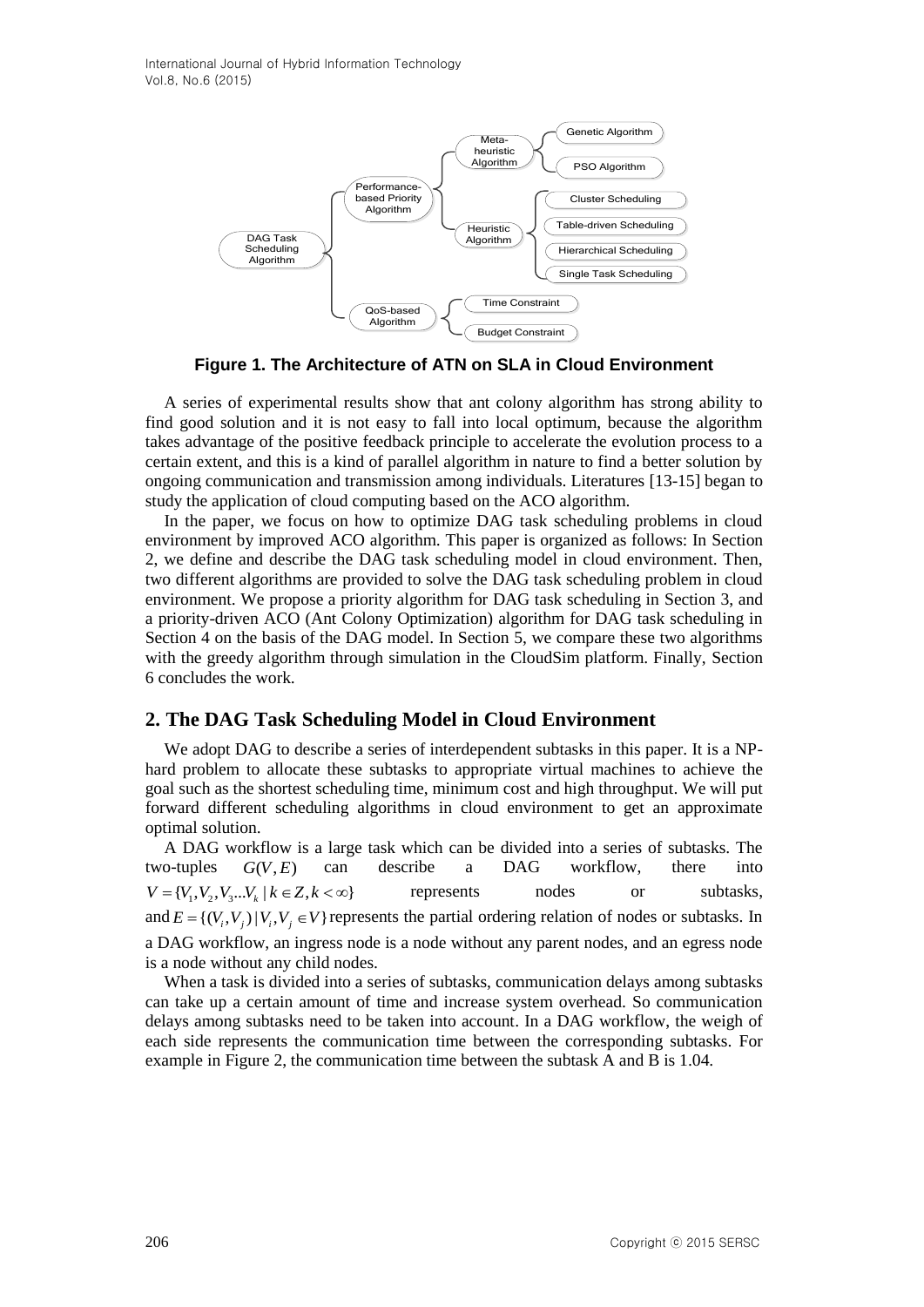

#### **Figure 2. Diagram of a Paradigmatic DAG**

Assumed that the length of the subtask  $V_i$  is  $L_i(i=1,2,...)$ , and the processing capability of the virtual machine  $Vm_j$  is  $P_j(j=1,2,3...)$ , then the execution time on the subtask  $V_i$ allocated to the virtual machine *Vm<sup>j</sup>* is:

$$
t(V_i, Vm_j) = \frac{L_i}{P_j} \tag{1}
$$

So the average execution time on the subtask  $V_i$  allocated to all virtual machines is:

$$
\bar{t} = \sum_{j=1}^{n} \frac{t(V_j, Vm_j)}{n}
$$
 (2)

Thus the average execution time on all subtasks allocated to all virtual machines is:

$$
\overline{T} = \sum_{k=1}^{s} \frac{t_k}{s} = \sum_{i=1}^{s} \sum_{j=1}^{n} \frac{t(V_i, Vm_j)}{n \times s}
$$
(3)

In formula 3, *s* represents the number of subtasks, and *n* is the number of virtual machines. As a result of subtasks with dependencies, subtasks can be layered. If the scheduling algorithm ensures that subtasks in each layer have enough concurrent degree, which means subtasks in each layer can run in the corresponding virtual machine almost at the same time, then the average completion time of each layer is about equals to *<sup>T</sup>* . The total scheduling time of a DAG workflow involves from start allocation of ingress nodes to end running of egress nodes, so the average total scheduling time is:

$$
E(T) = D \times \overline{T} = D \times \sum_{i=1}^{s} \sum_{j=1}^{n} \frac{t(V_i, Vm_j)}{n \times s}
$$
(4)

In formula 4, *D* represents the depth of subtasks in a DAG workflow. For example, the depth of subtasks in figure 2 is 4. Supposed that the length of all subtasks are same, and the capability of all virtual machines are same, then the total scheduling time is equals to *E(T)*, and the execution time of each path in DAG workflow is also equivalent. Supposed that the longest path in the DAG workflow is the critical path *CP*, then the total scheduling time is actually the execution time of critical path *CP*, so the scheduling time *FT* can be defined as:

$$
FT = \sum_{i=1}^{n} t(V_i, Vms) \ \{V_i \in CP\}
$$
 (5)

In formula 5, *n* is the number of subtasks in the critical path *CP*, and *Vms* are the corresponding virtual machines allocated to subtasks in the critical path *CP*.

#### **3. The Priority Algorithm for DAG Task Scheduling**

 The priority algorithm for DAG task scheduling aims to calculate the priority of each subtask through certain strategy, then distributes subtasks to the corresponding virtual machines according to the priority of subtasks. The priority of subtasks is defined in terms of the average completion time and the weight value of the DAG workflow.

$$
p_i = \overline{t_i} + \max\{p_j + w_{ij} \mid j \in i\_next\}
$$
 (6)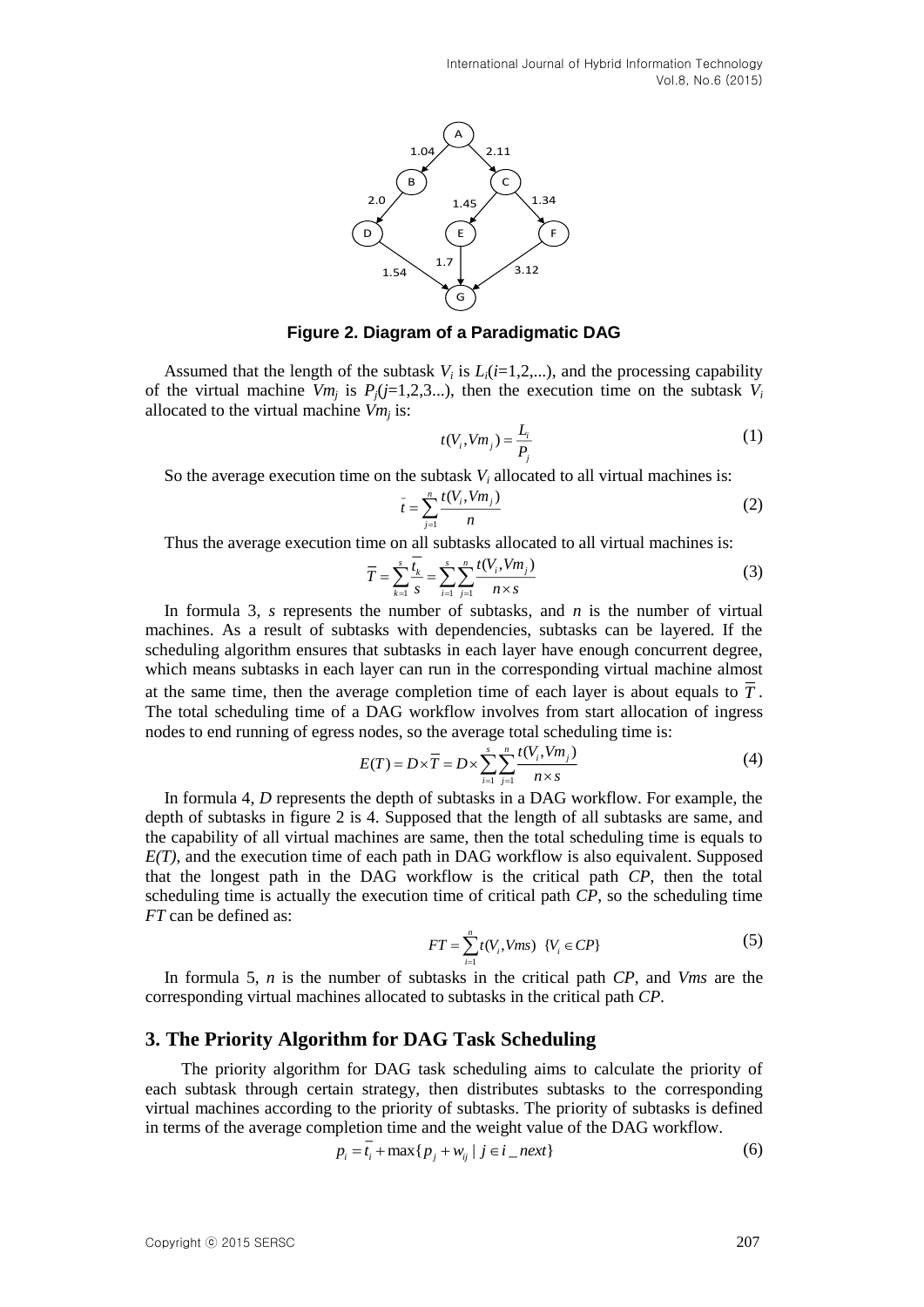In formula 6,  $t_i$  represents the average execution time on the subtask  $V_i$  allocated to the corresponding virtual machines in the DAG, and  $i$ <sub>next</sub> represents the subsequent subtask set of the subtask  $V_i$ , and  $W_{ij}$  represents the weight value of the edge  $(V_i, V_j)$  in the DAG. It is important to note that the egress node in the DAG workflow has no corresponding child nodes, so its priority is:

$$
p_i = \overline{t_i} = \sum_{j=1}^n \frac{t(V_i, Vm_j)}{n}
$$
 (7)

Supposed that there exists a DAG workflow like Figure 2, and the length of each subtask is shown in Table 1.

| Name of the subtask | Length | Name of the subtask | Length |
|---------------------|--------|---------------------|--------|
|                     | 30218  | F                   | 40325  |
|                     | 44157  | F                   | 29856  |
|                     | 25698  |                     | 32568  |
|                     | 31562  |                     |        |

**Table 1. The Length of Subtasks**

Moreover, supposed that there are 3 virtual machines in the system, and the processing capability of virtual machines is shown in Table 2.

**Table 2. The Processing Capability of Virtual Machines**

| Capability (MIPS) |
|-------------------|
| 3000              |
| 3500              |
| 4000              |
|                   |

According to the above data, we can calculate the execution time on each subtask allocated to all virtual machines and the priority of each subtask. The information is shown in Table 3.

**Table 3. The Execution Time in a Virtual Machine and Priority of Each Subtask**

| <b>Task</b> | $\mathbf{V}\mathbf{m}_1$ | $\mathbf{V}\mathbf{m}_2$ | $Vm_3$ | Average value | <b>Priority</b> |
|-------------|--------------------------|--------------------------|--------|---------------|-----------------|
| А           | 10.07                    | 8.63                     | 7.55   | 8.75          | 470             |
| В           | 172                      | 12.62                    | 11.04  | 12.79         | 391             |
| C           | 8.57                     | 7.34                     | 6.42   | 7.44          | 31.71           |
| D           | 10.52                    | 9.02                     | 7.89   | 9.14          | 20.12           |
| E           | 13.44                    | 11.52                    | 10.08  | 11.68         | 22.82           |
| $\mathbf F$ | 9.95                     | 8.53                     | 7.46   | 8.65          | 21.21           |
| G           | 10.86                    | 9.31                     | 8.14   | 9.44          | 9.44            |

After calculating the priority of each subtask, the algorithm will allocate these subtasks to the corresponding virtual machines. The flow diagram of the algorithm is shown in figure 3. The explanation of the algorithm is as follows.

(1) Calculate the priority of each subtask according to formula 6 and formula 7.

(2) Determine the scheduling sequence according to the priority.

(3) Take the subtask from the DAG workflow in descending order. The subtask with highest priority will be allocated to the available virtual machine with powerful processing capability. If all virtual machines are busy, the subtask will be allocated to the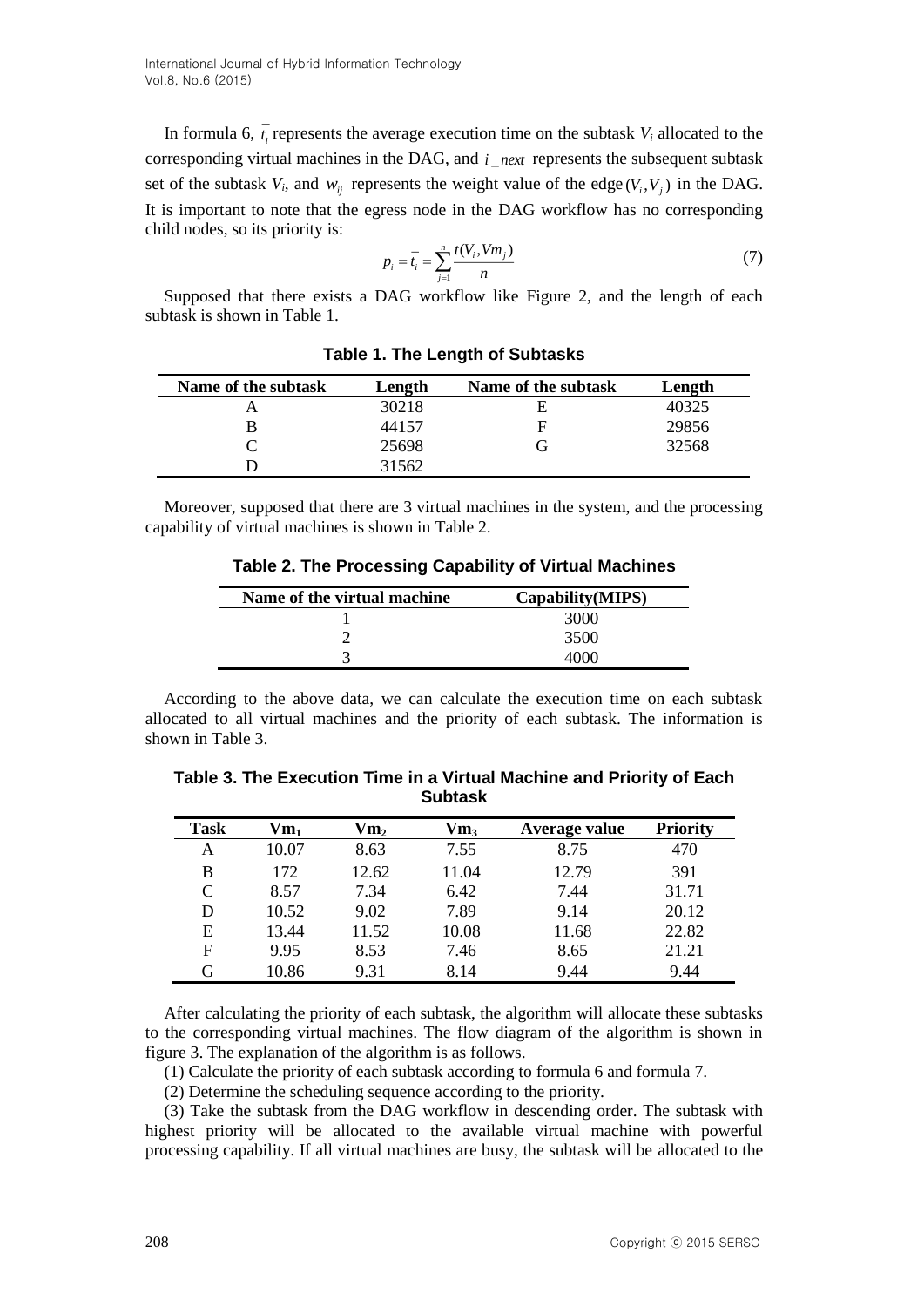first idle virtual machine. The algorithm can calculate the actual start time of the subtask *BT* before it is scheduled, and compare the actual completion time of subtasks with the higher priority *CT*. If a subtask with higher priority meets the condition *CT*>*BT*, the algorithm sets virtual machines scheduling the subtask in the busy state. If the number of subtasks with higher priority which meets the condition *CT*>*BT* is more than the number of virtual machines, the algorithm can calculate the first idle virtual machine through *CT*.



# **Figure 3. The Flow Diagram of Priority Algorithm for DAG Task Scheduling**

The pseudocode of the algorithm is shown in Table 4.

# **Table 4. Pseudocode of Priority Algorithm for DAG Task Scheduling**

```
Priority algorithm for DAG task scheduling
input the DAG workflow G(V,E)
initialize the parameters of V_i \in V and Vms
calculate priority of V_i incrementally
sort V_i in ascending order, and save V_i to List Lfor node V_i \in L do
if V_i \rightarrow parent \rightarrow state == Finished
  for each Vmi 
 Vms do

     if Vm_i \rightarrow status == idle
      save Vmi
to set S
           end if
      choose the powerful Vmj
in S
      let V_i \rightarrow Vm_jend for
   end if
end for
calculate total schedule time
```
According to the above allocation strategy, the allocation process of each subtask in Figure 2 is as follows:

(1) Calculate the priority of each subtask, and getting the scheduling sequence in descending order ABCEFDG.

(2) Take the subtask A from the scheduling sequence, then it is allocated to the VM 3, which is the idle virtual machine with the powerful processing capability;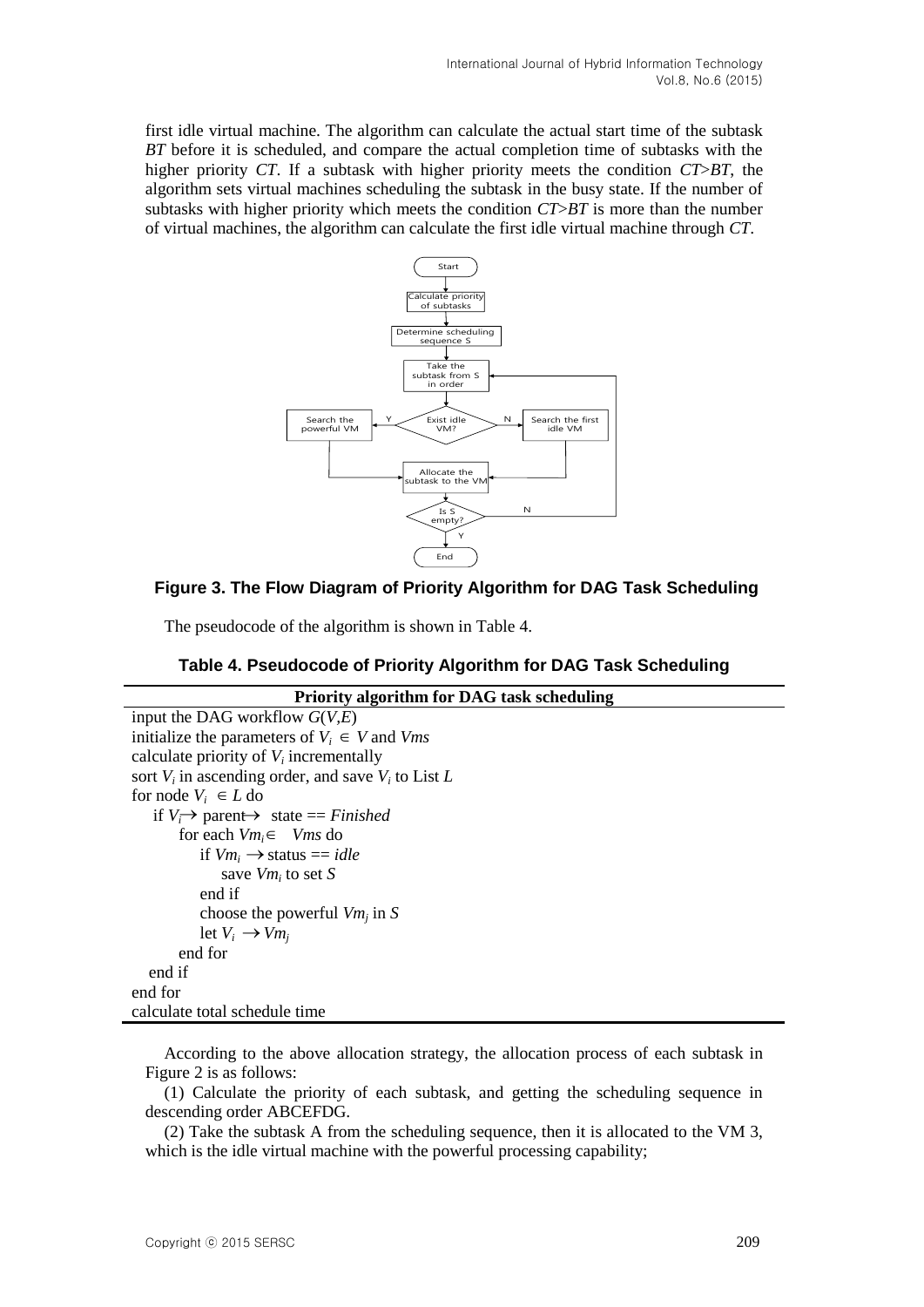(3) Take out subtasks B and C, then the subtask B is allocated to the VM 3 due to its higher priority, and the subtask C is allocated to the VM 2;

(4) Take out the subtask E, and it is allocated to the VM 2 because the subtask C will be finished before the subtask B, and the VM 1 and VM 2 are available for the subtask E;

(5) Take out the subtask F, and it is allocated to the VM 2 because only VM 2 is idle;

(6) Take out the subtask D, and it is allocated to the VM 3 because only VM 3 is idle;

(7) Take out the subtask G, and it is allocated to the VM 3 because all virtual machines are idle.

Assumed that  $A \rightarrow I$  represents the subtask A is allocated to VM 1. From the above scheduling process, the final scheduling result in figure 2 is  $A \rightarrow 3$ ,  $B \rightarrow 3$ ,  $C \rightarrow 2$ ,  $B \rightarrow 3$  $3, \pm 2, \pm 7$   $\rightarrow$  F  $\rightarrow$  G  $\rightarrow$  3. Seen from the scheduling result, the VM 3 with powerful processing capability has processed four subtasks, while VM 2 has processed two subtasks and VM 1 has processed only one subtask. The advantage of the priority algorithm for DAG task scheduling is to reduce or avoid busy waiting time of subtasks effectively. However, the algorithm can not solve the problem of load balancing effectively.  $2 \rightarrow F$ 

# **4. The Priority-driven ACO Algorithm for DAG Task Scheduling**

In order to further enhance the performance of the above algorithm, we put forward the priority-driven ACO algorithm for DAG task scheduling. The algorithm incorporates the advantage of priority algorithm, and considers the priority of subtasks and the state of virtual machines when allocating virtual machines to subtasks. If a subtask can be allocated to multiple virtual machine, each scheduling scheme may make the overall scheduling time much difference. So, the algorithm defines *dc* as difference between the longest execution time and the shortest execution time when a subtask is allocated to a virtual machine.

$$
dc = \max\{t(V_i, Vm_j)\} - \min\{t(v_i, Vm_j)\}\tag{8}
$$

In formula 8,  $t(V_i, V_m)$  represents the execution time on the subtask  $V_i$  allocated to the virtual machine *Vm<sup>j</sup>* . The priority of the subtask is defined as:

$$
p_i = (\overline{t_i} + \max\{p_j + w_{ij} \mid j \in i\_next\}) \times a + dc \times b \tag{9}
$$

In formula 9, represents the average execution time on the subtask  $V_i$  allocated to the corresponding virtual machines in the DAG, and represents the subsequent subtask set of the subtask *V<sup>i</sup>* represents the weight value of the *edge* in the DAG. *a* and  $b$  are elasticity coefficients, and they represent relative important degree between average execution time and *dc* in task scheduling, and  $d\alpha = 1.0 < b < 1.4$ , and  $d\alpha = 1.0 < b < 1.4$ . As shown in average execution time and *dc* in task scheduling, an  $dV < a < 1, 0 < b < 1, a + b = 1$ . As shown in table 5, supposed that  $\mathcal{W}_{\overline{v}}(0.7)$  and  $b = 0.3$ , we can calculate the average execution time, *dc* and priority of each subtask from Figure 2.

| <b>Name of subtasks</b> | <b>Average execution time</b> | $\boldsymbol{d}$ c | <b>Priority</b> |
|-------------------------|-------------------------------|--------------------|-----------------|
| A                       | 8.75                          | 2.52               | 32.05           |
| B                       | 12.79                         | 3.68               | 25.54           |
| C                       | 7.44                          | 2.15               | 22.84           |
| D                       | 9.14                          | 2.63               | 187             |
| Е                       | 11.68                         | 3.36               | 16.98           |
| F                       | 8.65                          | 2.49               | 15.59           |
| G                       | 9.44                          | 2.72               | 7.42            |

**Table 5. Priority of Subtasks (***a***=0.7,***b***=0.3)**

From the above Table, we can determine the scheduling sequence in descending order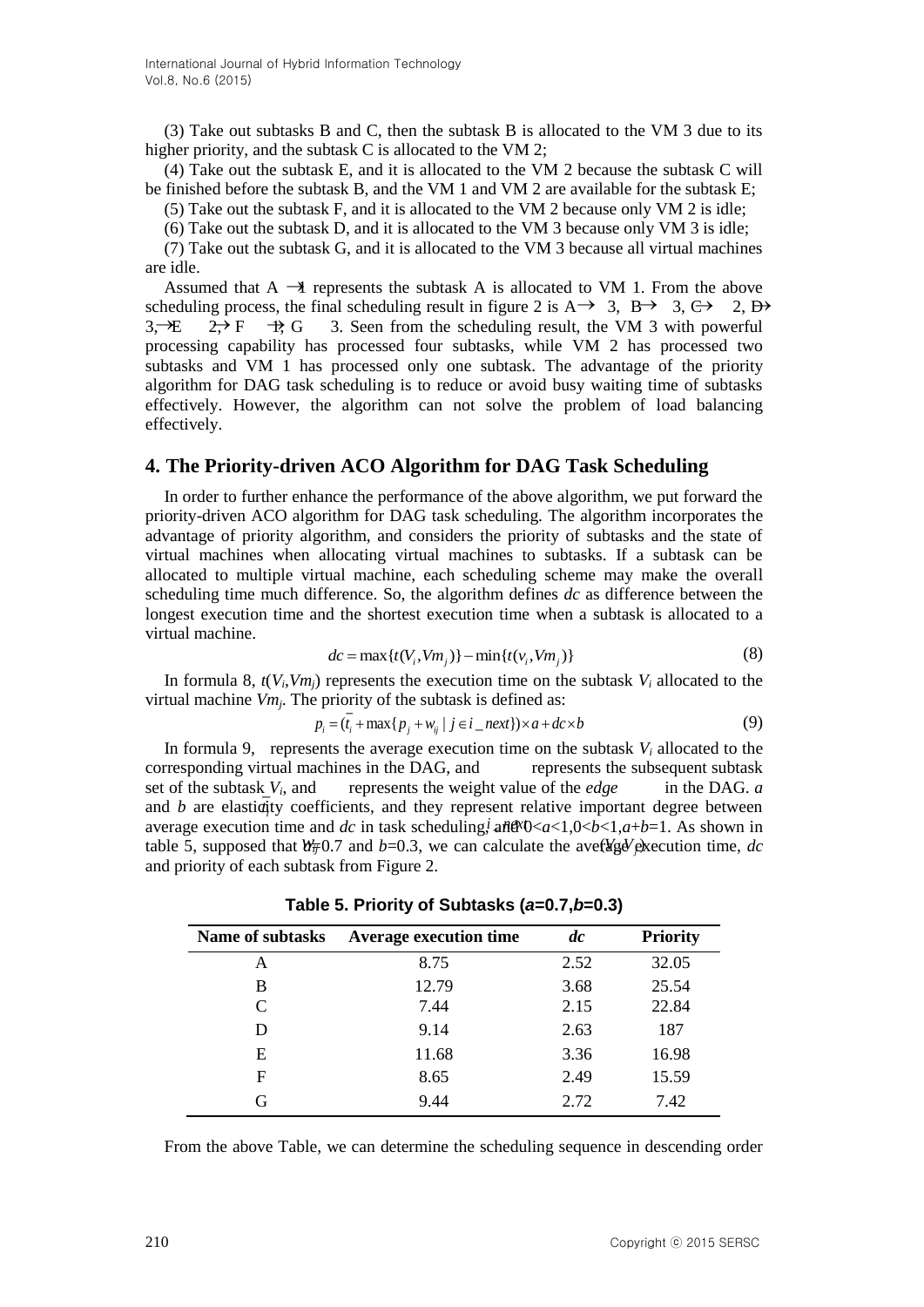ABCEFDG. After determining the scheduling sequence, ants begin traveling around to find the solution. If ants find the solution, they would update pheromone. Then the matching probability of a virtual machine in the moving process of ants is:

$$
pb_i = \frac{[phr(i, j)]^{\alpha} [ins(i, j)]^{\beta}}{\sum_{j=1}^{n} [phr(i, j)]^{\alpha} [ins(i, j)]^{\beta}}
$$
(10)

In formula 10,  $ins(i, j)$  represents the earliest heuristic value on the subtask  $V_i$ allocated to the virtual machine *j*, and it can be defined as follows:

$$
ins(i, j) = t(V_i, Vm_j) + \max_{k \in i\_next} \{ t(V_k, Vm_j) + w_{ik} \} + EST_{ij}
$$
 (11)

In formula 11,  $EST_{ij}$  represents the earliest execution time on the subtask  $V_i$  allocated to the virtual machine  $j$ , and  $phr(i, j)$  represents pheromone values, which can be recorded by a matrix. The matrix records the pheromone information about each subtask to each virtual machine, and will be initialized before the iteration of the ant colony. After ants find a solution, the matrix will update the pheromone.

The flow diagram of priority-driven ACO algorithm for DAG task scheduling is shown in Figure 4, and the scheduling process of the algorithm is as the following:



### **Figure 4. The Flow Diagram of Priority-driven ACO Algorithm for DAG Task Scheduling**

(1) Calculate the priority of each subtask in the DAG workflow through the top-down approach.

(2) Determine the scheduling sequence according to the priority, and initialize the matrix of the pheromone information about each subtask to each virtual machine.

(3) Let ants traverse the above scheduling sequence successively, then allocate subtasks to virtual machines according to the given probability model. In the traversal process of ants, if current pheromone value is still equals to the initial constant, this shows that no ants have passed through the path, then randomly choose a virtual machine to process the subtask.

(4) After ants traverse all subtasks, the algorithm calculates the whole scheduling time, then update pheromone matrix according the scheduling time.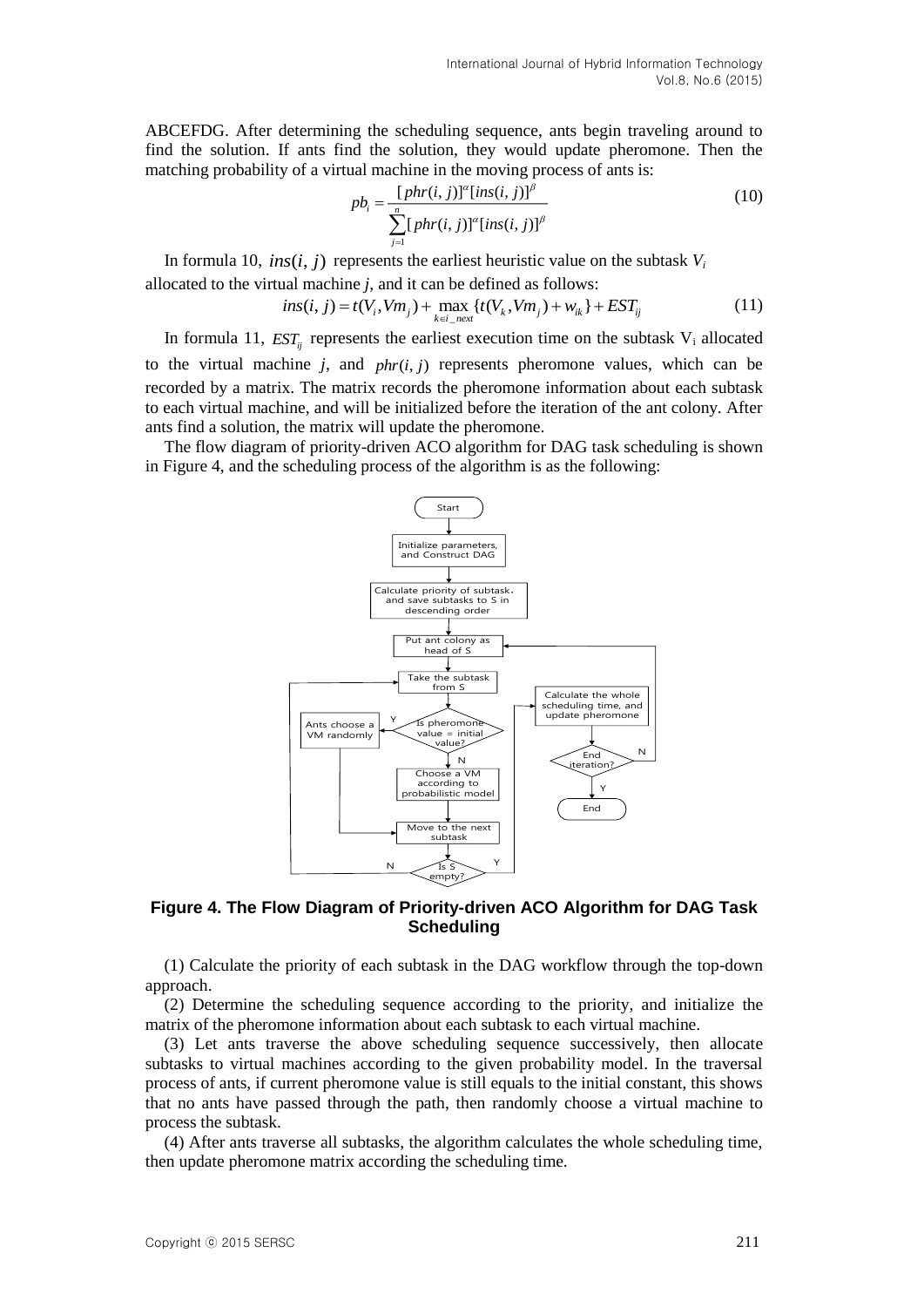(5) Repeat steps 3~4 through multiple iterations. The number of iterations is a empirical value, and the traversal solution set will convergence when the iteration reaches a certain number of times.

The pseudocode of the algorithm is shown in Table 6:

# **Table 6. Pseudocode of Priority-driven ACO Algorithm for DAG Task Scheduling**

| Priority-driven ACO algorithm for DAG task scheduling         |  |  |  |
|---------------------------------------------------------------|--|--|--|
| input the DAG workflow $G(V,E)$                               |  |  |  |
| initialize the parameters of $V_i \in V$ and Vms              |  |  |  |
| calculate priority of $V_i$ incrementally                     |  |  |  |
| sort $V_i$ in ascending order, and save $V_i$ to List L       |  |  |  |
| initialize the ant colony and the pheromone matrix $M$ to $C$ |  |  |  |
| for $i=1 \rightarrow m$ (number of ants)                      |  |  |  |
| for $j=1 \rightarrow n$ (length of list L)                    |  |  |  |
| look $M_{ii}$ (pheromone value $edge(i,j) \in E$ ) in M       |  |  |  |
| if $M_{ii} == C$                                              |  |  |  |
| Randomly choose a $Vm_i \in Vms$                              |  |  |  |
| else                                                          |  |  |  |
| choose the best $Vm_i$ according to formula(10)               |  |  |  |
| end if                                                        |  |  |  |
| let $V_i \rightarrow V m_i$                                   |  |  |  |
| end for                                                       |  |  |  |
| calculate the total scheduling time $T$                       |  |  |  |
| update $M$ by $T$                                             |  |  |  |
| end for                                                       |  |  |  |

# **5. Simulation Results and Analysis**

In order to verify the effectiveness of the scheduling algorithms, the greedy algorithm, the priority scheduling algorithm and the priority-driven ACO algorithm are embedded into the CloudSim3.0 [16] in this paper. We compare their performance and draw the relevant experimental data under Windows 7 operating system and Eclipse programming platform. The experiment is on the basis of the establishment of DAG workflow, adopts the hierarchical way to build the DAG workflow, and uses gaussian random to set parameters which obey normal distribution. The flow diagram of DAG construction is shown in figure 5, and the explanation is as follows:

(1) Set the parameters about virtual machines such as their quantity, average processing capability and average processing capability variance, obtain concrete data through gaussian random, and save the data into a list.

(2) Set the parameters about subtasks such as their quantity, average length and average length variance, obtain concrete data through gaussian random, and save the data into a temporary list.

(3) Form a DAG workflow by associating subtasks. Since subtasks in a DAG workflow may have more than one parent node or one child node, the experiment adopts the hierarchical way to create association in order to avoid the formation of a ring.

(4) Set the number of layer in the DAG workflow and the number of nodes in each layer randomly (the first layer usually contains only a root node), and make the sum of each layer of nodes equal to the given number of subtasks. Then, match the subtasks of each layer by means of the temporary list in step 2, and set the parent node randomly in the process of matching.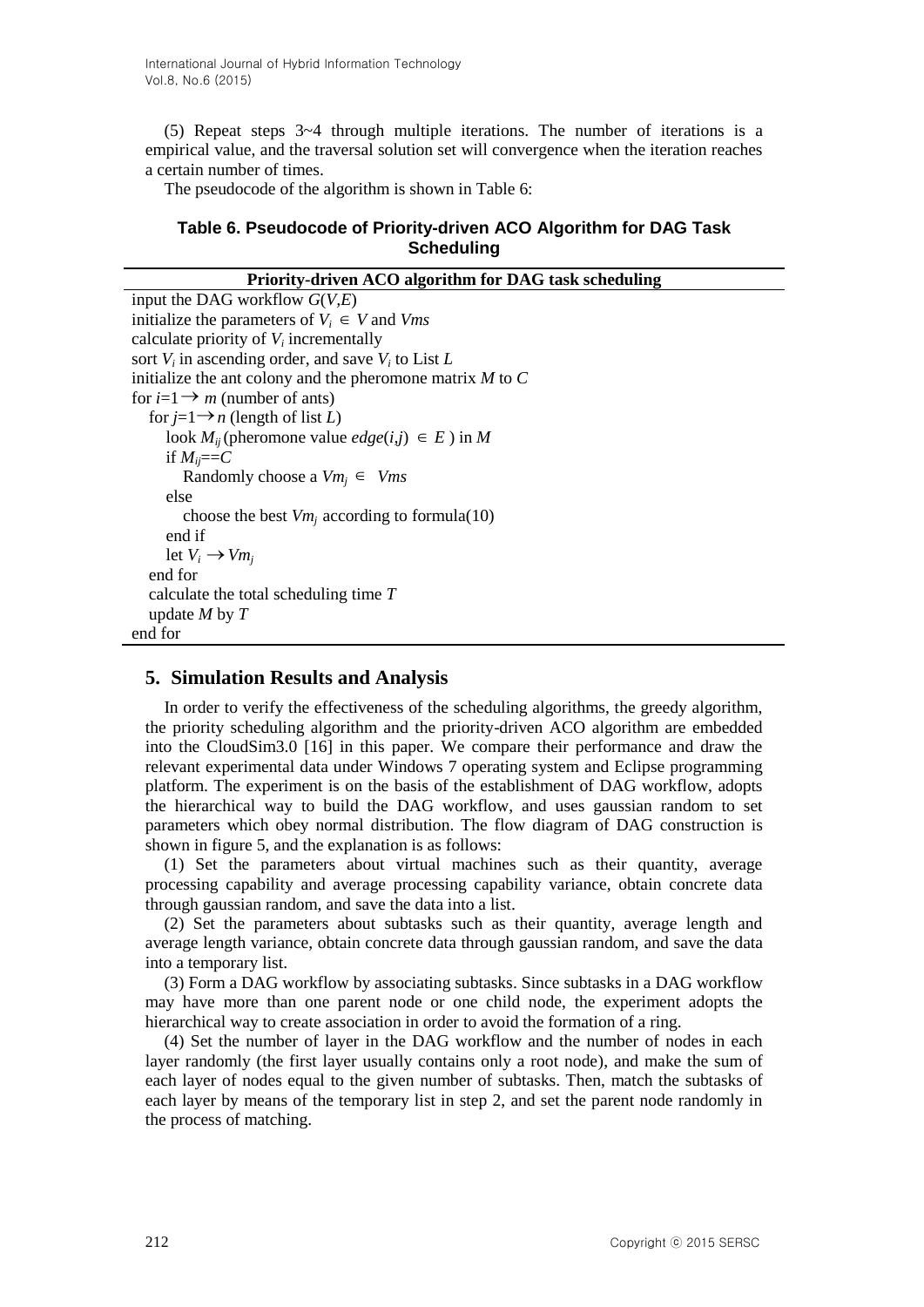

**Figure 5. The Flow Diagram of DAG Construction**

In the process of the formation of DAG, nodes in each layer set parent node randomly rather than setting child nodes, because the way of setting child nodes cannot make nodes in each layer generate strong connection, just as shown in Figure 6(a); while the way of setting parent node can make nodes in each layer generate strong connection, just as shown in Figure 6(b).



**Figure 6. The Diagram of Two Different DAG Construction Strategies**

Figure 7 shows simulation comparison of three algorithms on scheduling time, and simulation parameters are as follows: the number of virtual machines are 30 virtual machines; their average processing capability is 1000, and variance of their processing capability is 200; the number of subtasks is ranged from 200 to 400; the average length of subtasks is 10000, and variance of their length is 100; the number of layer in the DAG workflow is 10, and subtasks distribute randomly in each layer; and nodes in each layer set parent node randomly. Seen from simulation results in Figure 7, when the number of subtasks is less than 300, the number of subtasks in each layer is relatively small, the system has enough virtual machines to process subtasks, so the total scheduling time of these three algorithms is not distinct. However, with the increase of number of subtasks, the total scheduling time of these three algorithms varies distinctly, and the prioritydriven ACO algorithm can better build optimal solution in the global scope.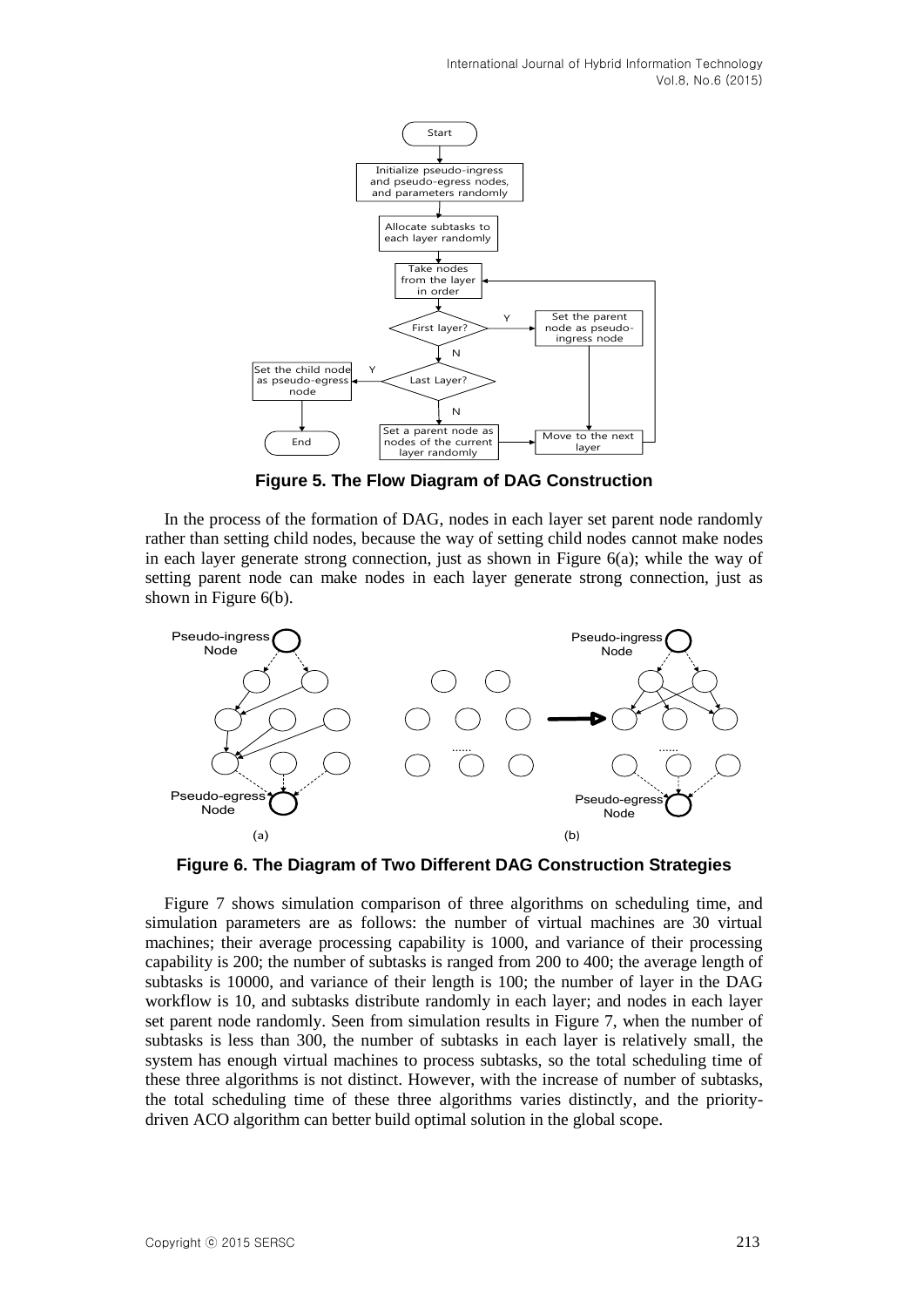

**Figure 7. Simulation Comparison of Three Algorithms on Scheduling Time**

Supposed that load factor is the standard quantity deviation of subtasks allocated to virtual machines. If some virtual machines allocate a large number of subtasks, while others are quite free, the system load is imbalanced. Figure 8 shows simulation comparison of three algorithms on load factor, and simulation parameters are as follows: the number of virtual machines are 20 virtual machines; their average processing capability is 1200, and variance of their processing capability is 150; the number of subtasks is ranged from 100 to 400; the average length of subtasks is 15000, and variance of their length is 200; the number of layer in the DAG workflow is 10, and subtasks distribute randomly in each layer; and nodes in each layer set parent node randomly. Seen from simulation results in figure 8, compared with the greedy algorithm and the priority algorithm, the priority-driven ACO algorithm can realize simple load balancing by scheduling idle virtual machines with higher priority in cloud environment.



**Figure 8. Simulation Comparison of Three Algorithms on Load Factor**

The number of iterations is very important for the experiment when using the prioritydriven ACO algorithm. Too little iteration leads to the situation that ant colony will search for the optimal solution randomly, while too much iterations will affect the efficiency of the algorithm. Figure 9 shows the influence of the iterative number to priority-driven ACO algorithm, and simulation parameters are as follows: the number of virtual machines are 30 virtual machines; their average processing capability is 1000, and variance of their processing capability is 200; the number of subtasks is ranged from 200 to 400; the average length of subtasks is 10000, and variance of their length is 100; the number of layer in the DAG workflow is 10, and subtasks distribute randomly in each layer; and nodes in each layer set parent node randomly. Seen from simulation results in Figure 9, the algorithm needs around 100 iterations to start the convergence when the number of subtasks is 200, while the algorithm needs around 150 iterations to start the convergence when the number of subtasks reaches 300, and the algorithm needs around 200 iterations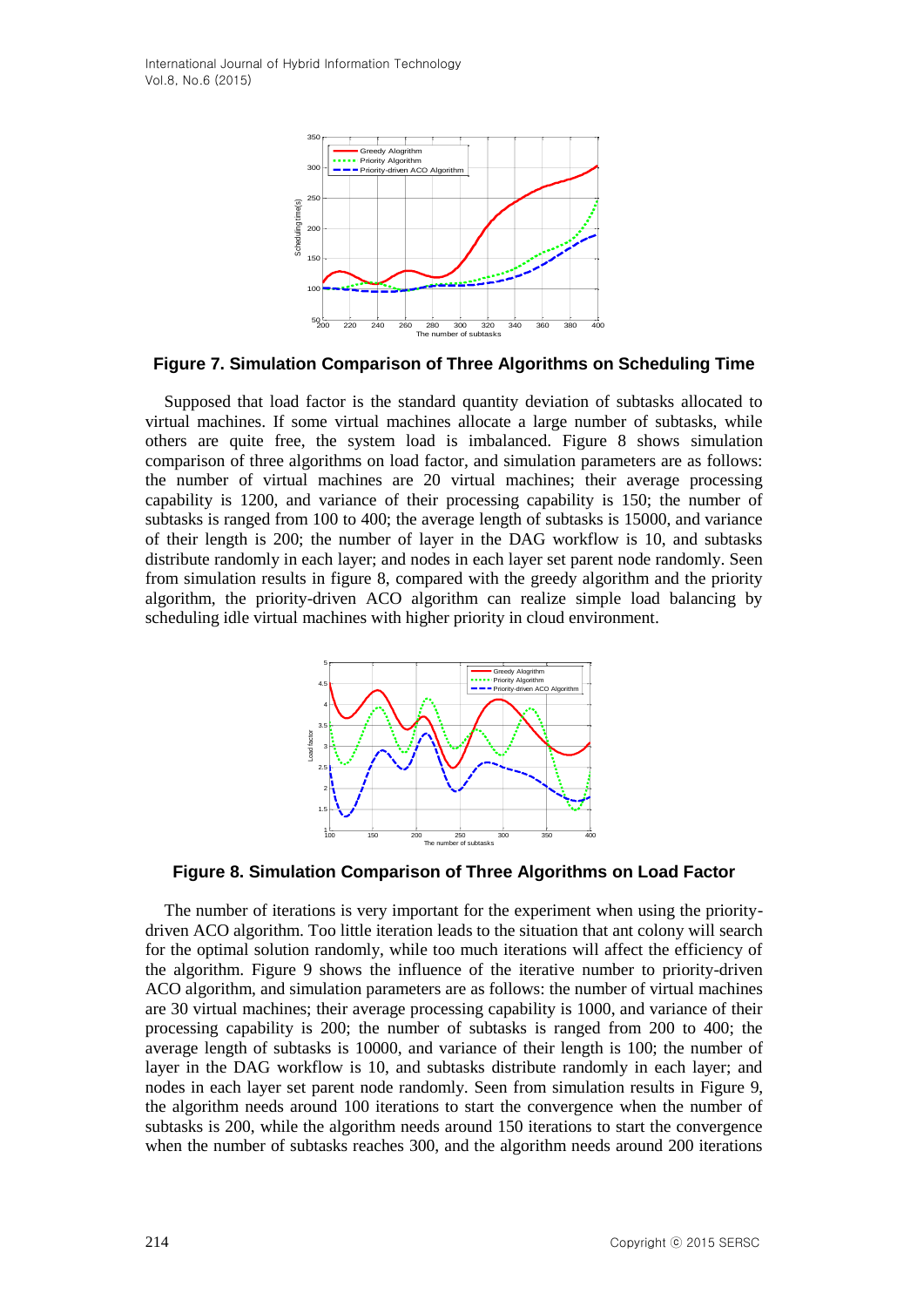to start the convergence when the number of subtasks reaches 400. In addition, the total scheduling time obviously prolongs when the number of subtasks reaches 400 because there exists busy waiting phenomenon during the execution time of some subtasks.



**Figure 9. The Influence of the Iterative Number to Priority-driven ACO Algorithm**

# **6. Conclusions**

In the paper, two different algorithms are provided to solve the DAG task scheduling problem in cloud environment. There into, the priority algorithm for DAG task scheduling is a bottom-up approach in calculating priority of subtasks, and dispatches subtasks in accordance with priority. On the basis of the above algorithm, we present a priority-driven ACO algorithm to optimize DAG task scheduling in cloud environment. The priority algorithm pays attention to enhance resource utility and increase throughput of virtual machines, while the priority-driven ACO algorithm attaches importance to global performance optimization on the problem. In the end, we compare these algorithms through simulation in the CloudSim platform, and verify the efficiency of these algorithms.

### **Acknowledgements**

This work has been supported by the General Program for National Natural Science Foundation of China (No. 61170135), the National Natural Science Foundation of China for Young Scholars (No. 61202287), the Emergency Management Program for National Natural Science Foundation of China (No. 61440024), and the General Program for Natural Science Foundation of Hubei Province in China (No. 2013CFB020).

### **References**

- [1] L. Rodero-Merino, E. Caron, A. Muresan and F. Desprez, "Using clouds to scale grid resources: An economic model", Future Generation Computer Systems, vol. 28, no.4, **(2012)**, pp. 633-646.
- [2] F. A. Omara and M. M. Arafa, "Genetic algorithms for task scheduling problem", Journal of Parallel and Distributed Computing, vol. 70, no. 1, **(2010)**, pp. 13-22.
- [3] S. Pandey, L. Wu, S. M. Guru and R. Buyya, "A particle swarm optimization-based heuristic for scheduling workflow applications in cloud computing environments", 24th IEEE International Conference on Advanced Information Networking and Applications, **(2010)**, pp. 400-407.
- [4] S. Zhan and H. Huo, "Improved PSO-based Task Scheduling Algorithm in Cloud Computing", Journal of Information and Computational Science, vol. 9, no. 13, **(2012)**, pp. 3821-3829.
- [5] Z. Liu, T. Qin, W. Qu and W. Liu, "DAG cluster scheduling algorithm for grid computing", 14th IEEE International Conference on Computational Science and Engineering, **(2011)**, pp. 632-636.
- [6] J. G. Barbosa J. G. and Moreira Belmiro, "Dynamic scheduling of a batch of parallel task jobs on heterogeneous clusters", Parallel Computing, vol. 37, no. 8, **(2011)**, pp. 428-438.
- [7] N. A. Bahnasawy, O. Fatma, M. A. Koutb And M. Mervat, "A new algorithm for static task scheduling for heterogeneous distributed computing systems", African Journal of Mathematics and Computer Science Research, vol. 4, no. 6, **(2011)**, pp. 221-234.